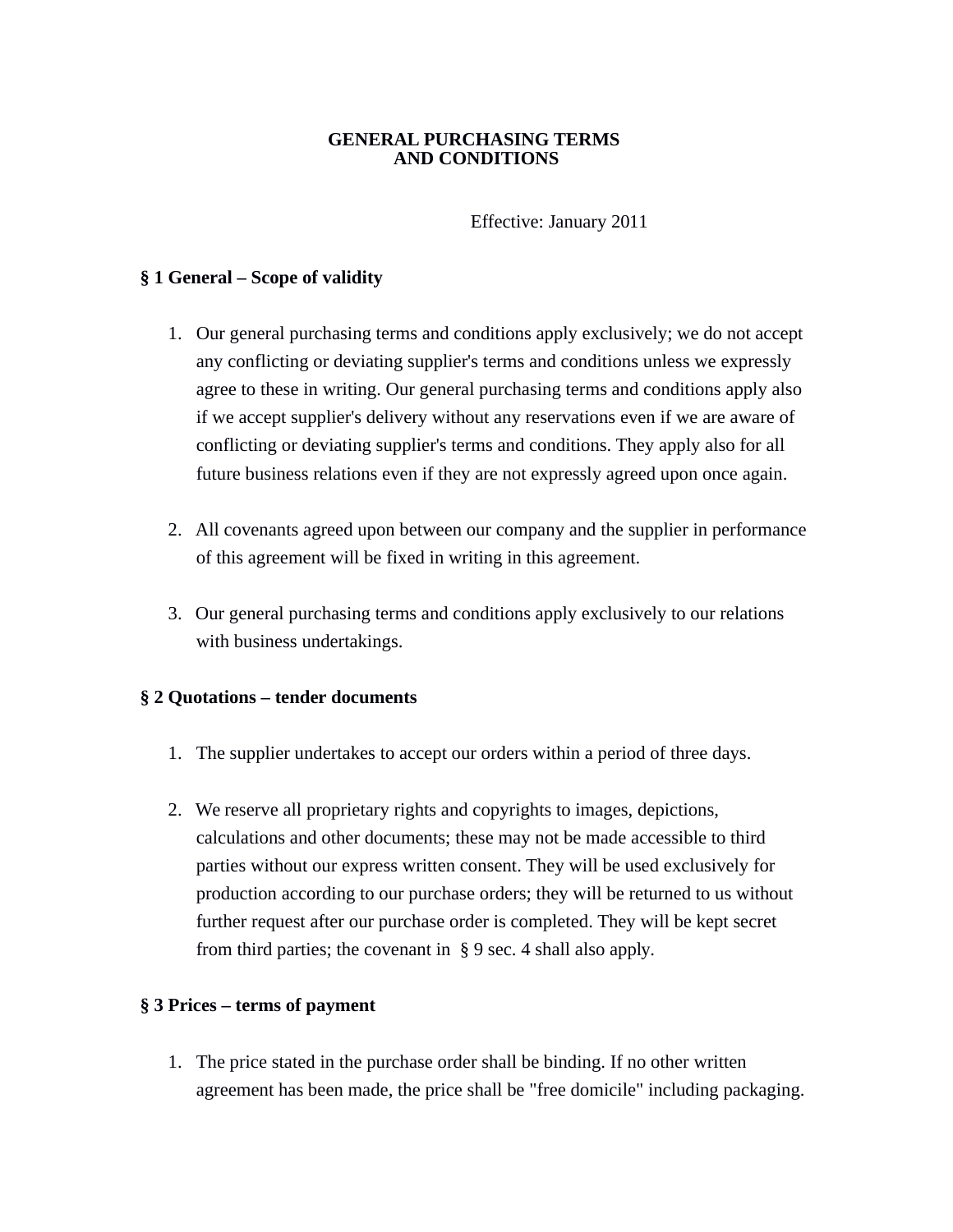Return shipment of empties and packaging material, unless disposable packaging, will be made freight collect at the supplier's expense.

- 2. Prices shall be understood to be stated without the applicable VAT.
- 3. We will process invoices only if we receive them apart from the goods shipment and if the purchase order number is stated in these in compliance with our order specifications. The supplier shall be responsible for all consequences arising from non-compliance with this obligation unless he is able to demonstrate that such act arose from circumstances beyond his sphere of influence.
- 4. Unless agreed upon differently in writing, we will pay the purchase price minus a 3% discount within 14 days or net within 30 days after receipt of the invoice.
- 5. We are fully entitled to all statutory offsetting and retaining rights. We are authorized to assign all claims arising from the purchase agreement without the supplier's consent. The supplier is not authorized to assign claims from the contractual relation to third parties without our prior written consent.

### **§ 4 Delivery / delivery schedules**

- 1. The supplier must perform the contractual obligation himself. Subcontracting by the supplier is admissible only with our express written consent.
- 2. The deliveries must be in compliance with the quality, quantity and scheduling stated in the purchase order.
- 3. For orders not yet entirely performed, we are authorized to request changes related to design, delivery and delivery schedules provided we can demonstrate to have reasonable interest in such modifications, that the supplier has the technical capacities and abilities to implement such modifications, and that the request for such modification is feasible.
- 4. The agreed delivery schedules shall be binding; the supplier warrants to provide for conditions allowing for punctual delivery.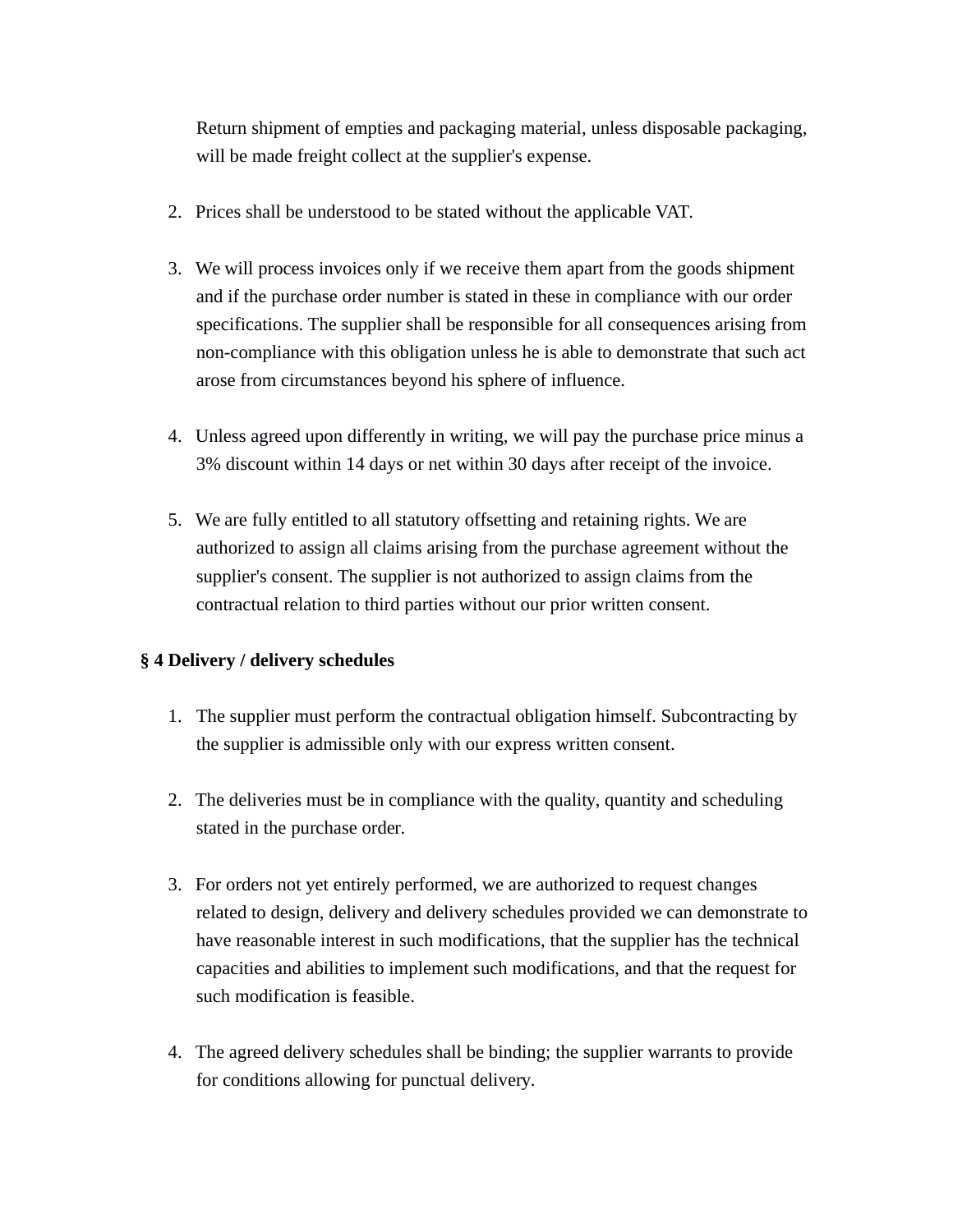- 5. In case of delayed delivery, we may resort to statutory relief. We are especially entitled, after fruitless expiration of a grace period, to claim damages due to delay in addition to contract performance or to claim damages for non-performance in lieu of contract performance or to step down from the contract. In case we claim damages, the supplier is entitled to demonstrate to us that he is not responsible for the violation of contractual duties.
- 6. Additional freight costs for rush or express deliveries required due to noncompliance with the stipulated delivery deadlines will be borne by the supplier.
- 7. The supplier is obligated to inform us immediately as soon as circumstances arise (or as soon as he becomes aware of these) which might lead to his inability to comply with the agreed delivery schedule.

### **§ 5 Passage of risk – documents**

- 1. Unless agreed upon differently in writing, the delivery shall be made "free domicile"; passage of risk becomes effective as soon as the goods have been properly delivered and received.
- 2. The supplier is obligated to state our purchase-order number accurately on all shipping papers and delivery notes. Should the supplier fail to do so, we shall not be responsible for any delays in processing.

# **§ 6 Quality**

- 1. The supplier warrants that his goods and services have the characteristics, qualities and features specified in the purchase order and that they are in compliance with our stated specifications, drawings, samples and other descriptions.
- 2. The supplier will perform quality inspections which are appropriate in terms of nature and scope and which meet state-of-the-art requirements.
- 3. In case initial samples or approval samples are requested, the supplier may begin with series production only after having received our formal written approval.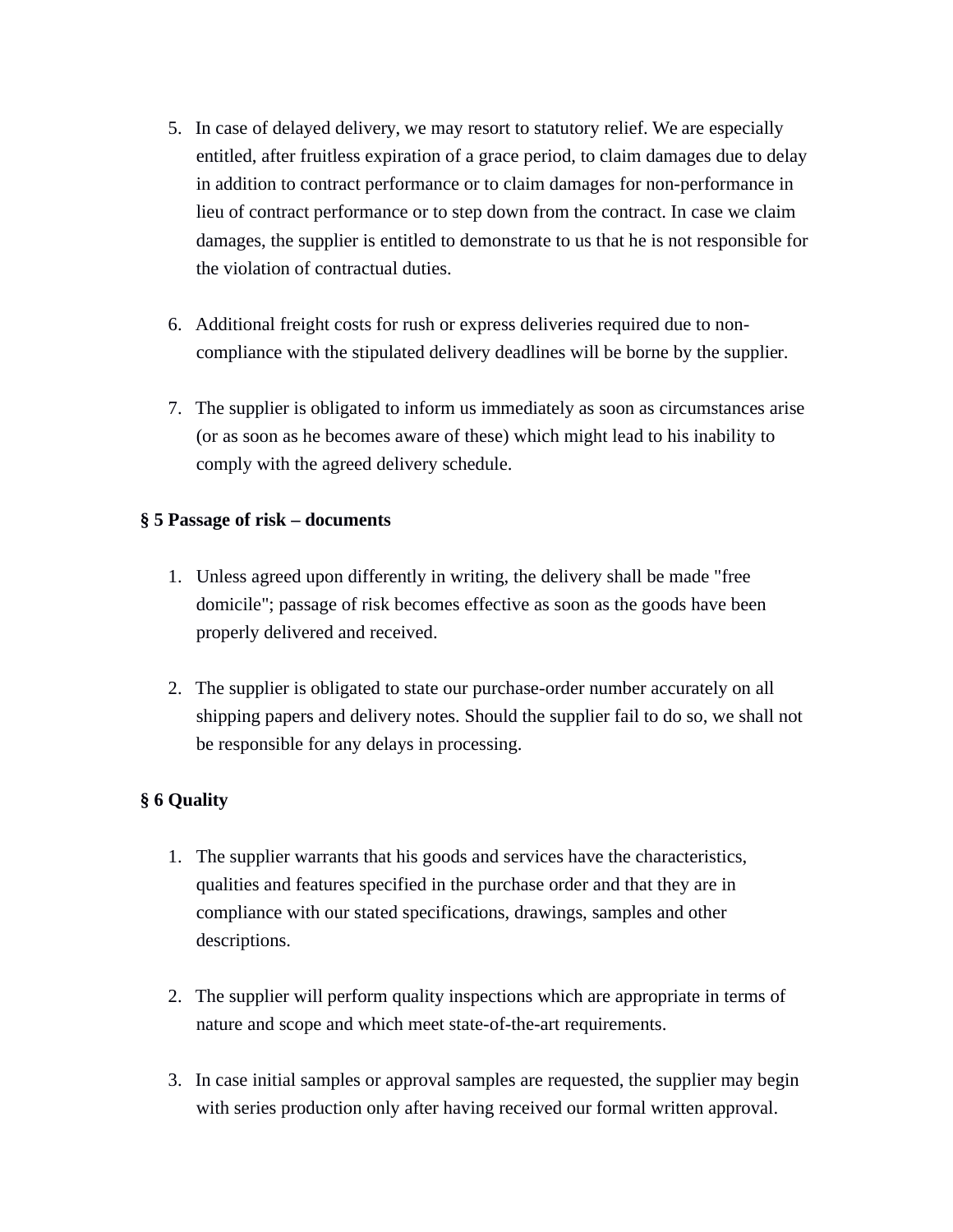- 4. We expect the supplier to orient the quality of the products he delivers to us towards the respective state-of-the-art status and to notify us about potential improvements and technical modifications. All and any modifications of the delivery items must previously be approved by us in writing.
- 5. The supplier warrants and guarantees compliance with all statutory safety and environmental regulations applicable in Germany.

# **§ 7 Inspections for defects – liability for defects**

- 1. We are obligated to inspect the goods within a reasonable period of time for any visible quality and quantity deviations. A complaint will be considered made in due time if it is received by the supplier within a period of ten workdays after receipt of the goods or, in case of hidden defects, after these are detected.
- 2. We may avail ourselves without restrictions of all statutory claims for defects. In any case we are entitled at our sole discretion to demand correction of defect by the supplier or to demand delivery of new items. This shall not affect our entitlement to our right to recover damages, specifically to compensation in damages in lieu of contract performance.
- 3. We are authorized to correct the defects ourselves at the supplier's expense in particularly urgent cases or if time is of essence.
- 4. The period of limitation shall be 36 months starting at the passage of risk.

# **§ 8 Product liability – indemnification – liability insurance**

- 1. If the supplier is responsible for a product defect, he is obligated to save us harmless from third-party claims for damages upon first request if the cause lies within the supplier's organizational and responsibility domain and if the supplier himself is liable in respect of rights and duties as to third parties.
- 2. In the scope of his liability for claims as defined in sec. 1, the supplier is also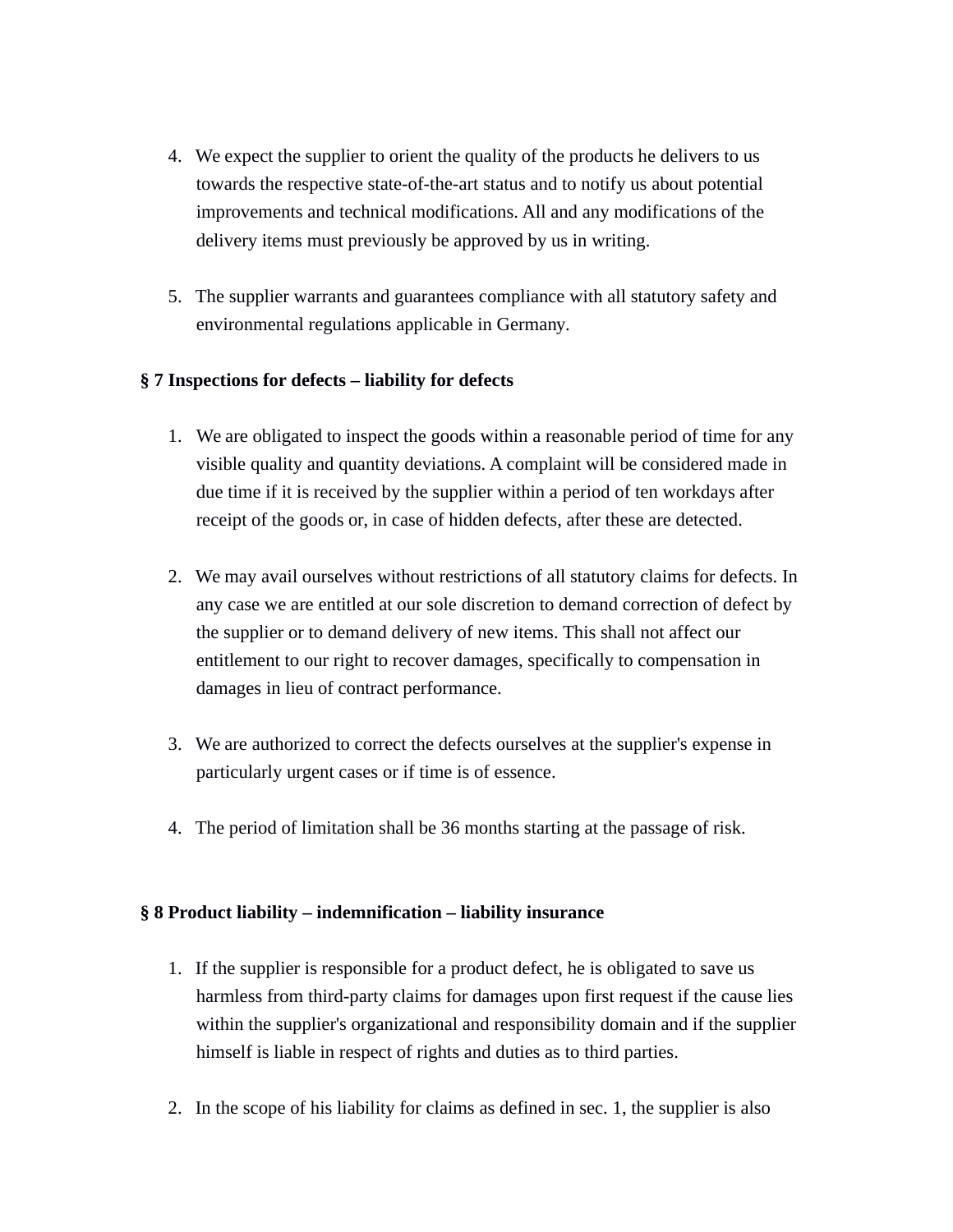obligated to refund any expenses as defined in §§ 683, 670 BGB (*German civil code*) and §§ 830, 840, 426 BGB, which we incur through or in context with any recall action imitated by us. We will inform the supplier - to the extent possible and reasonable - about content and scope of the recall action and will give him the opportunity to comment. This shall not adversely affect any other statutory claims.

3. The supplier undertakes to take out a product liability insurance with an insured sum of 10 million  $\epsilon$  per personal injury/property damage - blanket insurance-; should we be entitled to more extensive claims for damages, these shall not be adversely affected.

### **§ 9 Industrial property rights**

- 1. The supplier warrants that no third-party rights in the Federal Republic of Germany and the EU are violated in context with his deliveries.
- 2. Should any claims be put forward against us by third parties for violation of industrial property rights, the supplier is obligated to save us harmless against these claims upon first written request. We are not authorized to come to any agreements with the third party - especially to come to an out-of-court agreement - without the supplier's consent.
- 3. The supplier's obligation to save us harmless relates to all expenses which we necessarily incur through or in context with the assertion of claims against us by third parties.
- 4. The supplier's aforementioned obligations to save us harmless shall not apply if the supplier manufactured the items of delivery on the basis of drawings, models or identical descriptions or specifications made available by our company and the supplier doesn't know or - in context with the products he developed - doesn't need to know that they violate third-party rights.
- 5. The period of limitation for these rights of indemnity shall be three years starting at the time we become aware of the assertion of third-party claims.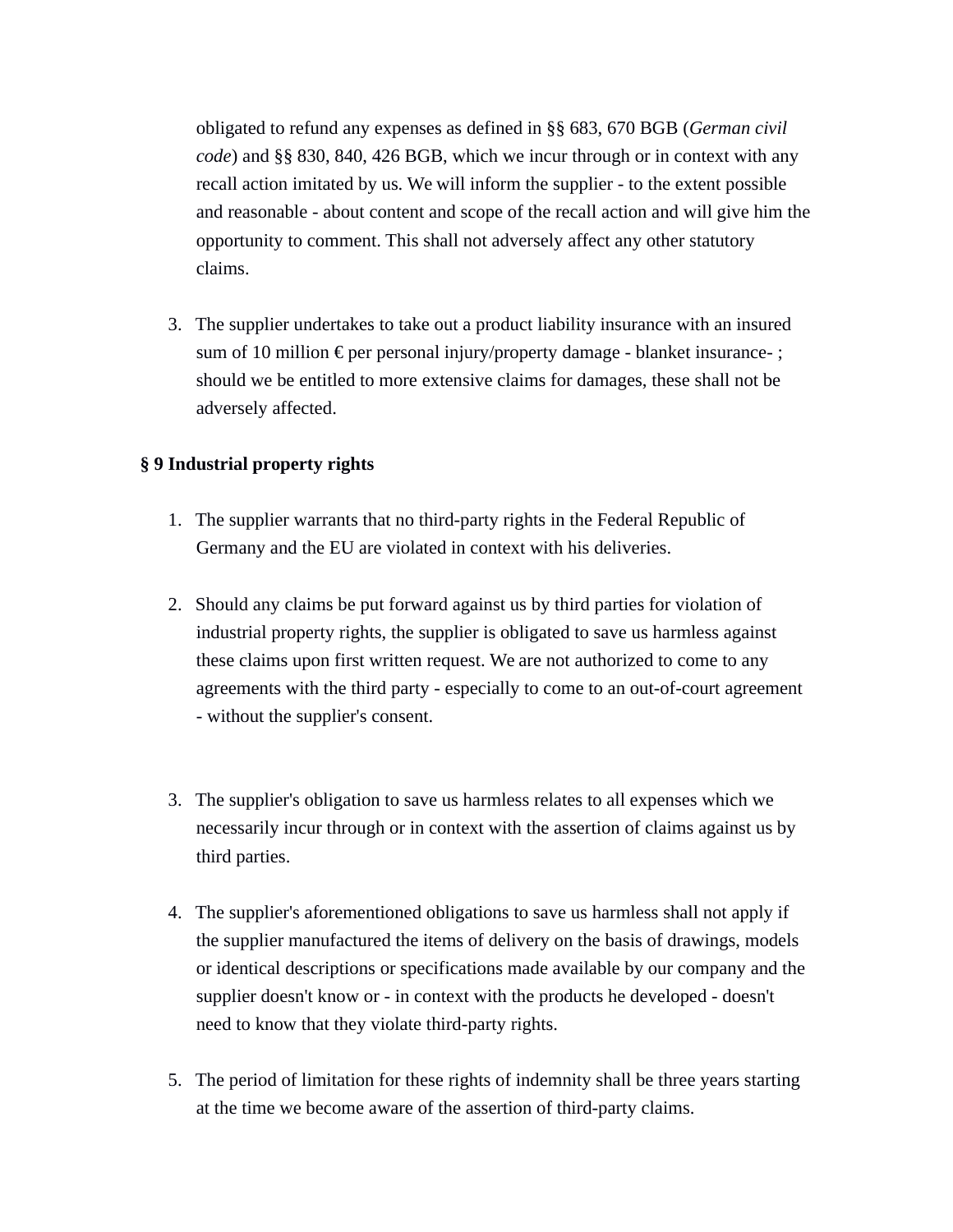# **§ 10 Retention of ownership – provision of materials – tools – obligation to maintain secrecy**

- 1. We retain ownership of all parts (conditional commodity) and tools provided by us. Processing or conversion by the supplier is done for our purposes. In case our conditional commodities are processed with/incorporated into items to which we have no ownership rights, we acquire co-ownership rights in the new item in proportion of the value of our item (purchase price plus VAT) to the other processed items at the time they are processed.
- 2. If the item we provide is irreversibly incorporated with other items to which we have no ownership rights, we acquire co-ownership rights in the new item in proportion of the value of the conditional commodity (purchase price plus VAT) to the other incorporated items at the time they are incorporated. If this incorporation is such that the supplier's item is the principal item, it is considered agreed that the supplier conveys proportional co-ownership rights to us. The supplier safeguards the sole ownership or co-ownership rights for us.
- 3. The supplier is obligated to use the tools exclusively for the production of the items we order. The supplier is obligated to insure our tools against fire, water and theft at reinstatement value at his own expense. At the same time, the supplier already now assigns all claims for compensation from this insurance to us; we hereby accept such assignment. The supplier is obligated to have any required maintenance work and inspections as well as all repair and service work done in due time at his own expense. The supplier will immediately notify us about any defects. Should he culpably fail to do such, this shall not adversely affect any claims for damages.
- 4. The supplier is obligated to keep all provided depictions, drawings, calculations and other records and information in strict confidence. They may be disclosed to third parties only with our explicit approval. This obligation to maintain secrecy is also in effect after expiration of this agreement. The obligation ceases if and to the extent the know-how incorporated in the provided depictions, drawings, calculations and other records becomes general knowledge.